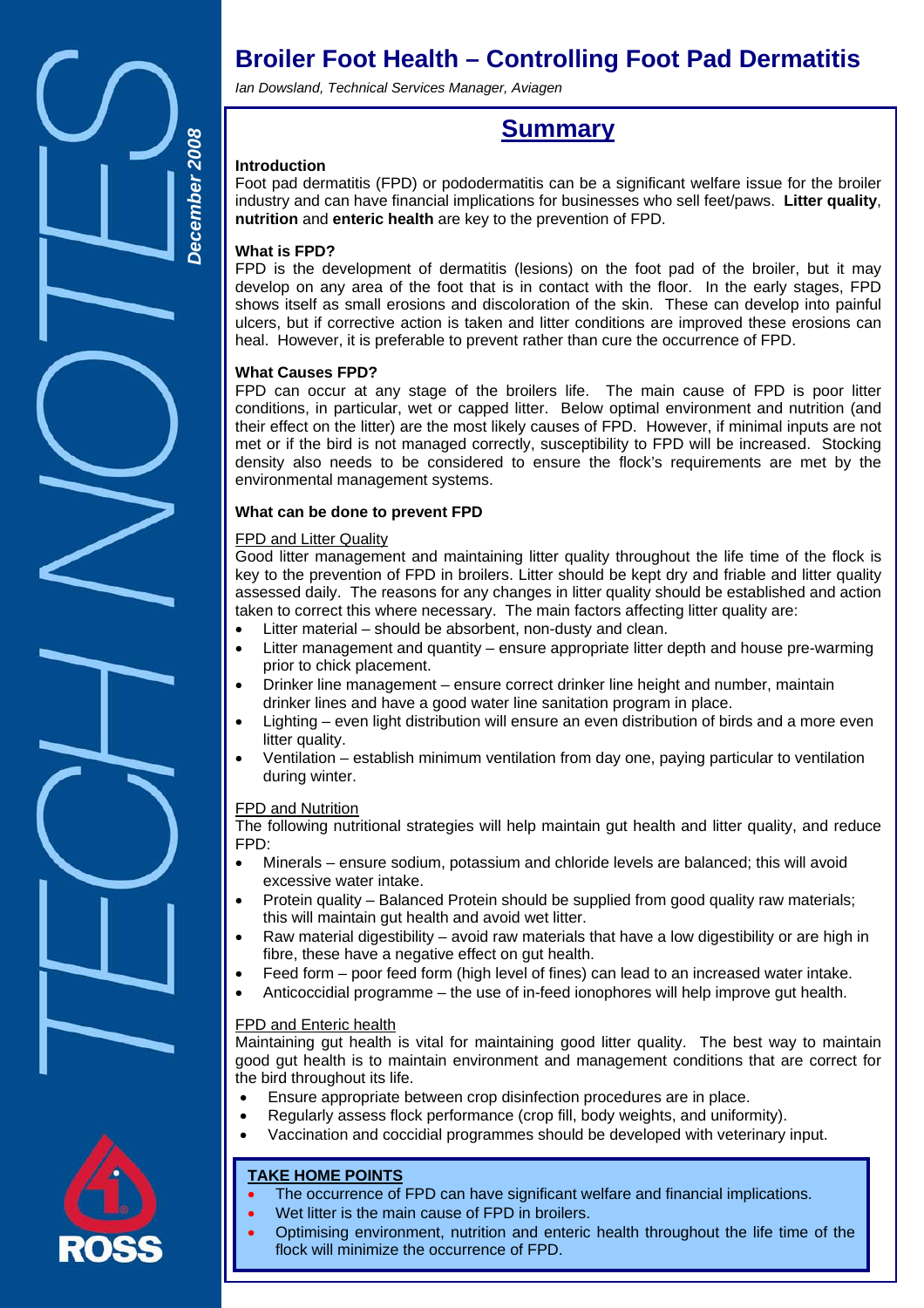## **The remainder of this article provides more detail on the points summarised on page one.**

#### **Introduction**

Foot pad dermatitis (FPD) or pododermatitis can be a significant welfare issue for the broiler industry and increasingly the incidence of FPD is being used as an indicator of broiler flock welfare. The incidence of FPD also has implications for the financial return of businesses who sell feet/paws. An understanding of the factors that influence the development of FPD and the management systems that need to be put in place is necessary if occurrence of the condition is to be avoided.

The aim of this article is to provide information on what can be done to prevent FPD from developing in a broiler flock, focusing on three key areas: **Litter quality**, **Enteric health** and **Nutrition.** 

#### **Measuring FPD**

A number of scoring systems have been developed to try and assess the incidence and severity of FPD within individual broiler flocks. Many of the Scandinavian countries have adopted a system of assessing birds' feet using a three tier scoring system:

- **0 = No lesions**; no or very small superficial lesions, slight discoloration on a limited area, mild hyperkeratosis (**Figure 1**)
- **1 = Mild lesion;** discoloration of the foot pad, superficial lesions, dark papillae (**Figure 2)**
- **2 = Severe lesion**; ulcers or scabs, signs of haemorrhages or swollen foot pads (**Figure 3**)

*Figure 1: Example of a foot pad with Score 0* 



*Figure 2: Example of a foot pad with Score 1* 



*Figure 3: Example of a foot pad with Score 2* 



At the processing plant, 200 feet per broiler flock are assessed using the above scoring system and noted accordingly. An overall score is then assigned to the flock. The grower needs to achieve a score of less than 50 to avoid financial penalties.

There are more complex systems in place that mark birds on a scale of 0 to 5 according to the severity and frequency of FPD while other less complex scoring systems categorise FPD as simply being present or not present. The scoring systems currently in use are based on subjective measures of the occurrence of FPD, but all try to highlight to the grower or manager if there is an issue that needs to be corrected.

#### **Litter Quality**

Poor litter quality is one of the main causes of FPD. The best way to avoid FPD is to maintain a good litter quality, keeping the litter dry and friable. Routinely assess litter quality as part of the day to day husbandry of the flock. Note any changes in the visual appearance or friability of the litter. Determine the reasons for the changes and take corrective action if necessary. There are a number of factors that can affect litter quality:

- **Litter material**
- Litter management and quantity
- Drinker line management
- Distribution of light
- **Ventilation**
- **Nutrition**

#### Litter Material

There are a range of different litter materials available for use in the broiler house. Decisions on which litter material to use should be based on local availability and sustainability of supply and cost. Good litter materials should be:

- Dry
- **Absorbent**
- **Friable**
- Provide insulation
- Free from contaminants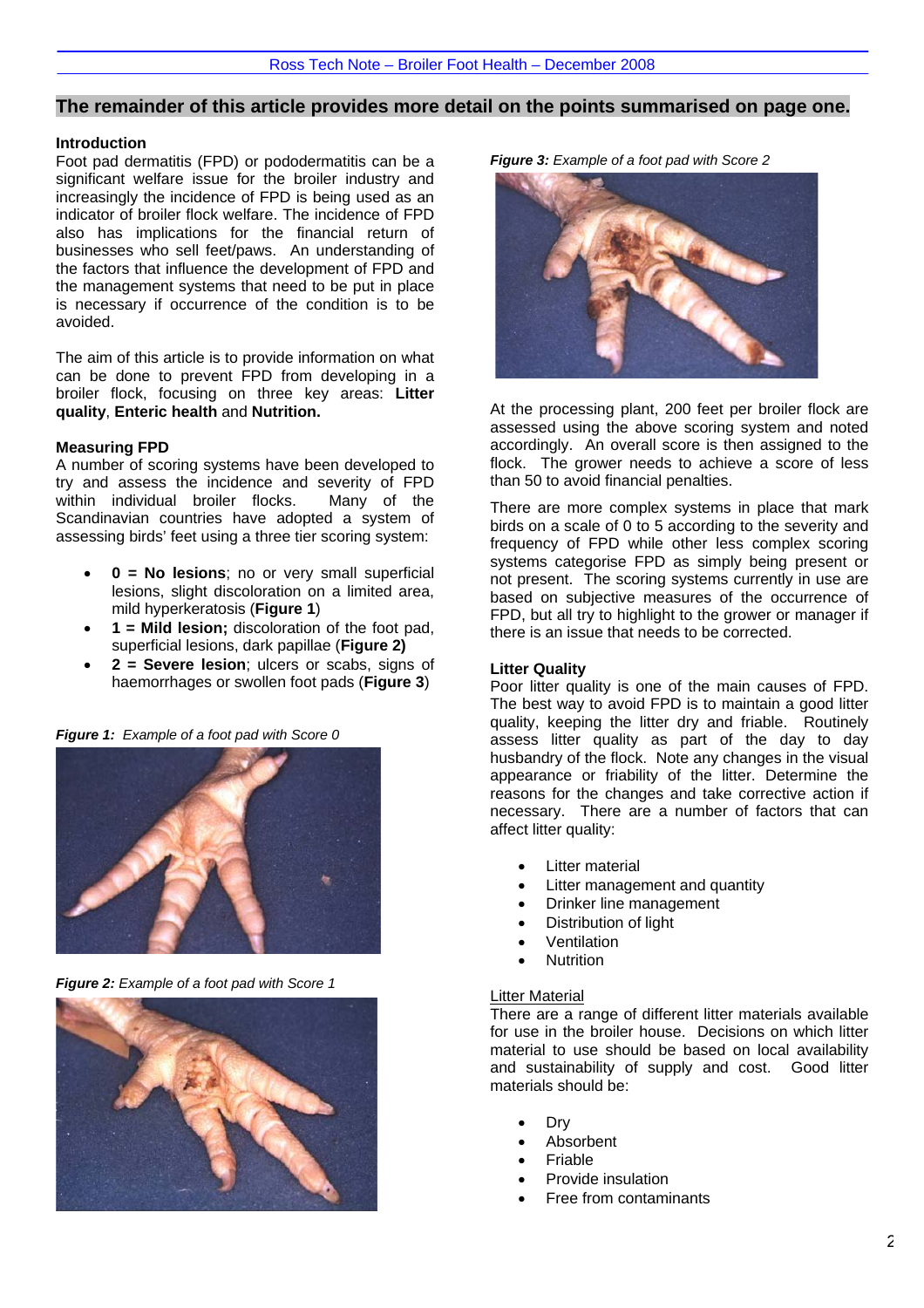## Litter Management and Quantity

When placing the litter it should be distributed evenly onto a dry concrete floor. The volume of litter required is dependent on its absorbency and ability to break down. The depth of litter should be deep enough to absorb moisture and shallow enough to allow the birds to work it. For example, soft wood shaving material should ideally be evenly distributed to a depth of 8-10 cm. However, due to economics, shavings are more generally distributed to a depth of 2-3 cm, this makes pre-warming of the floor a higher priority.

The house should be pre-warmed at least 24 hours<br>before the chicks are placed. Litter temperature before the chicks are placed. should be 28-30°C. Achieving the correct litter temperature is critical for the day-old chick and removes any condensation from the concrete, helping to maintain litter quality.

There have been a number of trials completed in Europe which have shown peat/peat moss to be a good product for reducing the incidence of FPD. The results of trial work in Belgium have indicated that wheat straw can have a negative impact on the incidence of FPD (see **Table 1**) chiefly due to the poor moisture absorbency of straw.

|  | <b>Table 1:</b> Influence of litter material and depth on the |  |  |  |  |
|--|---------------------------------------------------------------|--|--|--|--|
|  | incidence of FPD in a trial completed in Belgium (2004)       |  |  |  |  |

|                                       | % of Birds                      |                                                             |                                                                                    |                                                                            |  |  |  |
|---------------------------------------|---------------------------------|-------------------------------------------------------------|------------------------------------------------------------------------------------|----------------------------------------------------------------------------|--|--|--|
| <b>Pododermatitis</b><br><b>Score</b> | <b>Score</b><br>(no<br>lesions) | <b>Score</b><br>(some<br>red<br>coloring<br>on foot<br>pad) | <b>Score</b><br>(intermediate<br>red coloring<br>on foot pad<br>but no<br>lesions) | <b>Score</b><br>(severe red<br>coloring on<br>foot pad<br>plus<br>lesions) |  |  |  |
| <b>Material &amp;</b><br>Volume       |                                 |                                                             |                                                                                    |                                                                            |  |  |  |
| Wood shavings<br>$1.0 \text{ kg/m}^2$ | 48.1                            | 37.9                                                        | 11.0                                                                               | 3.0                                                                        |  |  |  |
| Wood shavings<br>1.5 $kg/m2$          | 52.5                            | 39.4                                                        | 7.5                                                                                | 0.6                                                                        |  |  |  |
|                                       |                                 |                                                             |                                                                                    |                                                                            |  |  |  |
| Chopped straw<br>1.0 $kg/m2$          | 35.2                            | 46.1                                                        | 18.2                                                                               | 0.5                                                                        |  |  |  |
| Chopped straw<br>1.5 $kg/m2$          | 29.4                            | 49.9                                                        | 20.1                                                                               | 0.6                                                                        |  |  |  |

# Drinker Line Management

Birds should be provided with a source of good quality, clean drinking water which has a low bacterial count and is free from E. coli and pseudomonas. The presence of any of these organisms in the water will challenge the gut leading to problems of wet litter. A monitored terminal disinfection and routine sanitisation programme should be in place to prevent the build up of biofilms (for more information on water line sanitation programs see **Ross Tech: Water Line Sanitation**, August 2007). Drinker lines need to be maintained and regularly checked for leakage along the length of the pipe work. Any blocked or leaking nipples should be replaced. Drinker line height should be appropriate for bird height and not for bird age (**Figures 4 and 5**).

 $35^\circ - 45$ *Figure 5: Bell drinker height*  Base of drinker aligned with bird's back

> The number of drinkers available should be correct for the number of birds in the house (**Table 2**).

> *Table 2: Minimum drinker requirements per 1000 birds postbrooding*

| <b>Drinker type</b>  | <b>Drinker requirements</b>                                                                                |
|----------------------|------------------------------------------------------------------------------------------------------------|
| <b>Bell drinkers</b> | 8 drinkers (40 cm diameter) per 1000<br>birds                                                              |
| <b>Nipples</b>       | 83 nipples per 1000 birds<br>(12 birds per nipple, or for heavy<br>broilers (> 3kg) 9-10 birds per nipple) |

Water pressure must be appropriate for the flow rate to ensure adequate water delivery without leading to wastage. Low flow rates can improve litter conditions but will limit growth rate. In buildings with sloping floors pressure reducers must be fitted to ensure pressure is equalized along the drinker line and to prevent leakage.

#### Lighting and Distribution of Light

Even light distribution after the initial brooding period is essential as it encourages an even distribution of birds over the floor area and a more even litter quality. The use of dimmable fluorescent lighting has been shown to decrease the friability of the litter particularly when the fluorescent lights are positioned near to the floor (less than 2.5 m). This can lead to behavioural changes, probably due to the lights flickering when

*Figure 4: Nipple line height adjustments with bird size*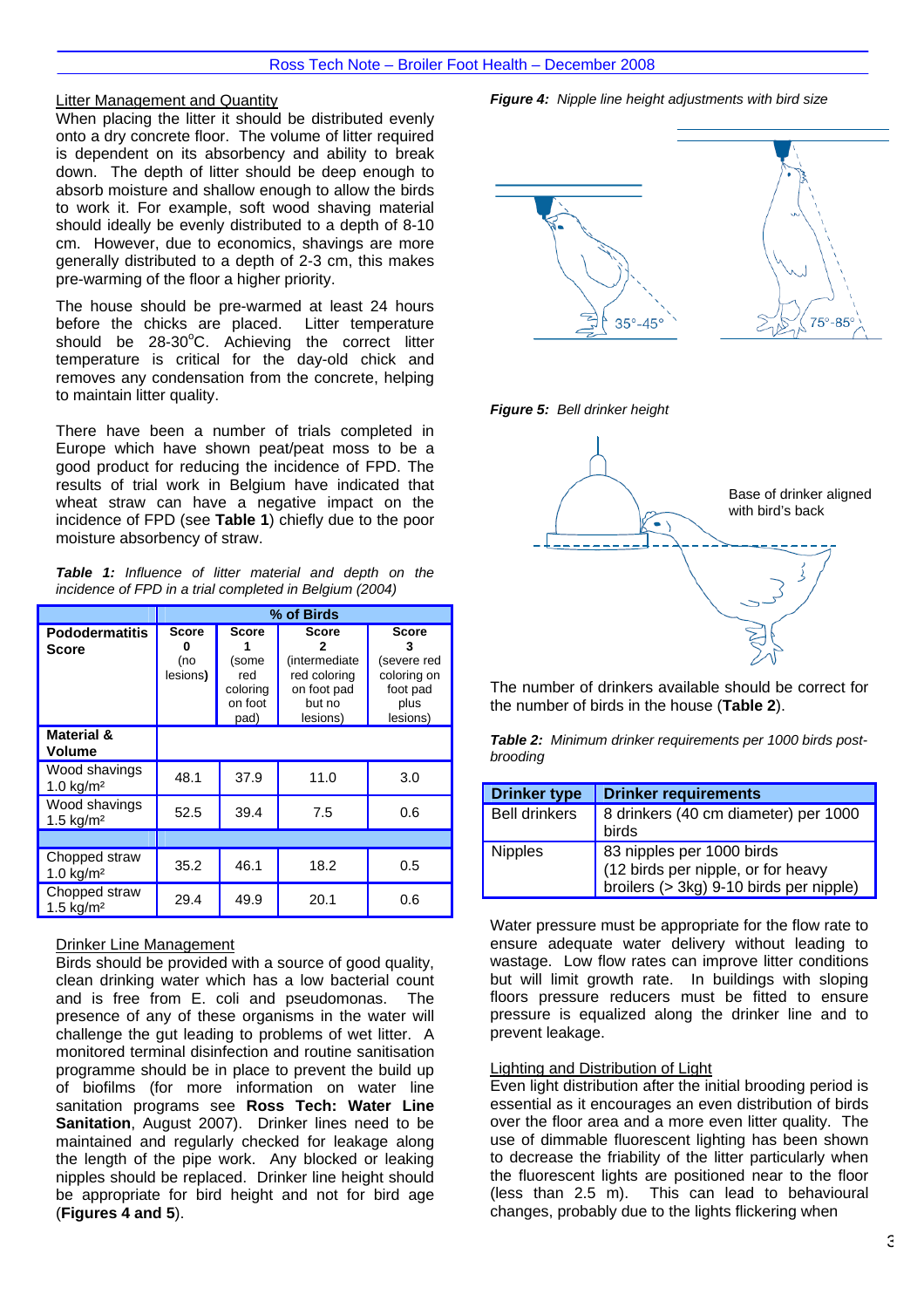dimmed, which results in litter levels being reduced under the lights. If droppings are passed onto minimal amounts of litter it will quickly become capped. If litter levels do become depleted under the lights the litter should be moved back or replaced as soon as possible.

Incandescent lights tend to draw birds closer to the source; this encourages activity which can often negate the increase in droppings in an area. In areas where natural light is used the birds' natural floor scratching behaviour tends to be increased helping to maintain litter quality. In addition, increasing the surface area open to the air will help remove moisture from the litter. However, natural light needs to be well managed to decrease the risk of other issues occurring.

## **Ventilation**

Minimum ventilation rates should be established right from day one of the flock. Minimum ventilation not only supplies the birds with fresh air but also removes harmful gases and excess moisture from the house. For the first three days, relative humidity (RH) should be between 60 and 70%. From day 18 onwards, if RH is above 70%, excess moisture will build up leading to wet litter.

It is imperative to ensure, especially during winter, that airspeeds for achieving minimum ventilation are correct. If the airspeed is too slow or too fast the cold air being drawn into the house will be 'dumped' near the air inlet. During winter the incoming air will have increased moisture and this will contribute to wet litter problems. The correct airspeed will depend on the house type and dimensions, as well as the age/weight of the flock.

Warm air should flow across or near the surface of the litter. This will prevent air stratification and allow the relatively drier warm air to absorb moisture out of the litter. In conventional type systems achieving the correct airflow pattern can be difficult. Airflow can be assessed by using smoke, but in general the first area of litter to suffer from the effects of poor air flow (increased moisture content) is near the walls.

#### **FPD and Nutrition**

Nutritional control over FPD involves implementing nutritional strategies to avoid wet litter. Areas to consider include:

- **Minerals**
- Protein quality
- Fats quality
- Digestibility of feed raw materials
- Anti-nutritional factors, mycotoxins
- Feed physical form
- Anticoccidial programme

Provided suitable management, health and environmental practices are followed, the following nutritional strategies will help to ensure that litter quality is maintained.

#### **Minerals**

Dietary sodium, potassium and chloride levels need to be balanced to avoid excessive water intake by the birds and to ensure good gut health and stability. Of particular importance is sodium. Increases in sodium will directly affect water intake, potentially resulting in wet litter. Sodium levels should be balanced to supply adequate levels for broiler performance without encouraging excessive water intake.

The addition of Phytase to broiler diets not only promotes the release of phosphorous from plant material but also the release of other minerals. This must be accounted for when formulating diets with Phytase if wet litter problems are to be avoided.

#### Protein Quality

Good levels of protein and amino acids are necessary to promote efficient growth in broilers, but it is important that amino acids are supplied to the broiler as Balanced Protein from good quality raw materials. A failure to do so will result in excess nitrogen needing to be metabolized and excreted by the broiler. This will have a negative impact upon gut health and will result in wet litter, increasing the risk of FPD. Formulating diets on the basis of digestible amino acids will ensure that the nutrient content of the feed is matched as closely as possible to the requirements of the birds, reducing the risk of wet litter.

#### Fat Quality

Highly digestible (unsaturated) fats will promote enteric health in the broiler. The use of poor quality fats often causes greasy or sticky litter which will lead to problems with FPD.

# Raw Material Digestibility

The use of raw materials that have a low digestibility or are particularly high in fibre should be avoided as these will have a negative effect upon gut integrity, excreta of the broilers and litter quality.

Anti-nutritional factors such as trypsin inhibitors should be avoided, and raw materials must be free from high levels of mycotoxin contamination. If it is impossible to avoid poor quality raw materials, then a binding product should be considered for inclusion in the feed mix.

The use of Non-Starch Polysaccharide (NSP) enzymes is an important tool for improving gut health and controlling litter quality. These enzymes reduce gut viscosity and will lead to drier litter.

Over the past number of years particularly in areas of Western Europe there has been a move to vegetarian and antibiotic free diets, this in turn has increased the industries reliance on vegetable protein sources which makes friable litter much more difficult to maintain.

#### Feed Physical Form

The benefit to broiler performance in terms of liveweight gain and FCR from feeding a good quality crumb and pellet is well documented. A feed that is of poor physical form with high levels of dust not only